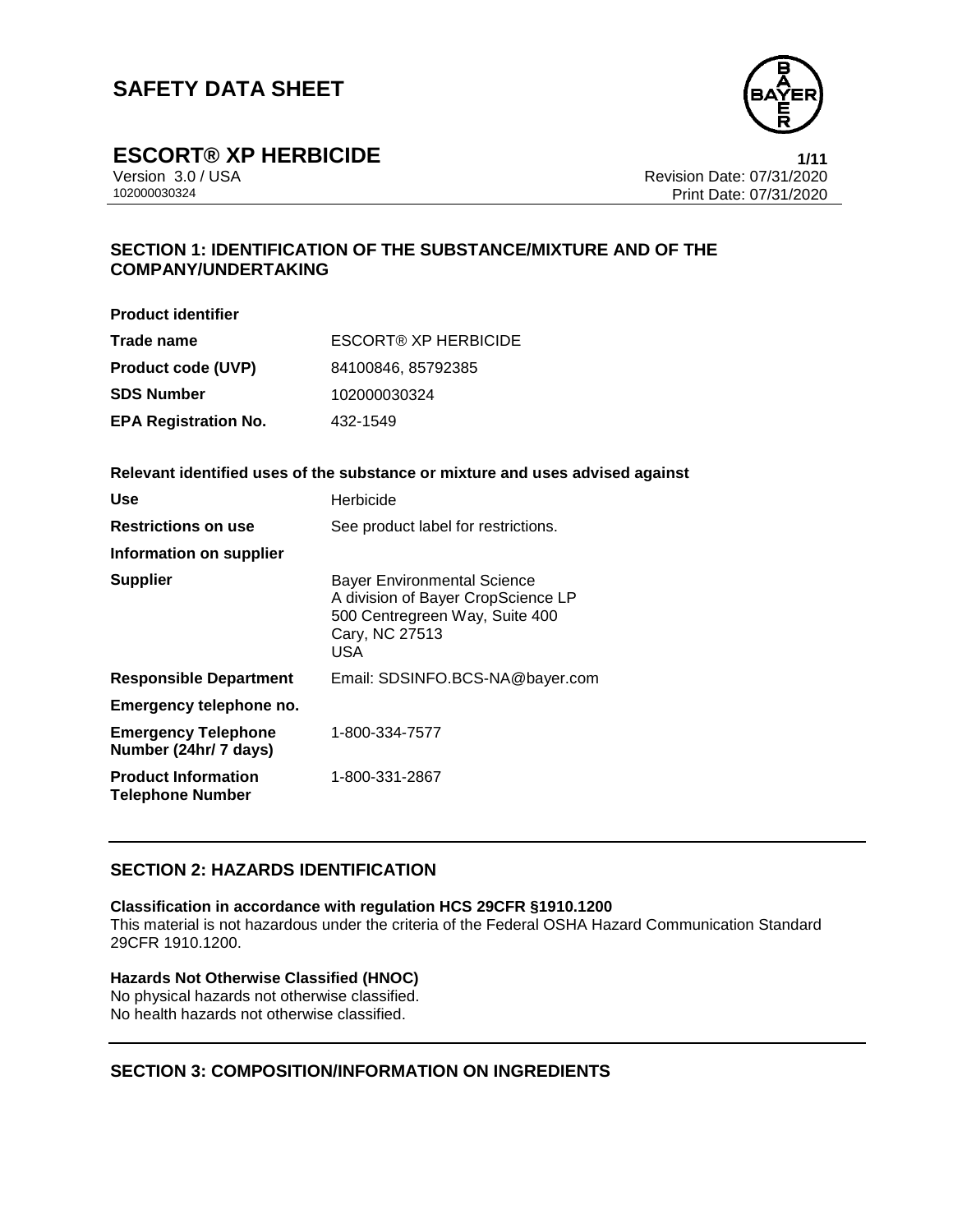

# **ESCORT® XP HERBICIDE**<br>Version 3.0 / USA **2/11**<br>Revision Date: 07/31/2020

Version 3.0 / USA Revision Date: 07/31/2020<br>102000030324<br>Print Date: 07/31/2020 Print Date: 07/31/2020

| <b>Hazardous Component Name</b>          | CAS-No.    | Concentration % by weight |
|------------------------------------------|------------|---------------------------|
| Metsulfuron-methyl                       | 74223-64-6 | 60.0                      |
| Sulfonated aromatic polymer, sodium salt | 68425-94-5 | 3.6                       |
| Trisodium orthophosphate                 | 7601-54-9  | 1.5                       |

## **SECTION 4: FIRST AID MEASURES**

## **Description of first aid measures**

| <b>General advice</b>                                                      | When possible, have the product container or label with you when<br>calling a poison control center or doctor or going for treatment.                                                                                                                                                                     |  |
|----------------------------------------------------------------------------|-----------------------------------------------------------------------------------------------------------------------------------------------------------------------------------------------------------------------------------------------------------------------------------------------------------|--|
| <b>Inhalation</b>                                                          | Move to fresh air. If person is not breathing, call 911 or an ambulance,<br>then give artificial respiration, preferably mouth-to-mouth if possible.<br>Call a physician or poison control center immediately.                                                                                            |  |
| <b>Skin contact</b>                                                        | Take off contaminated clothing and shoes immediately. Wash off<br>immediately with plenty of water for at least 15 minutes. Call a<br>physician or poison control center immediately.                                                                                                                     |  |
| Eye contact                                                                | Hold eye open and rinse slowly and gently with water for 15-20<br>minutes. Remove contact lenses, if present, after the first 5 minutes,<br>then continue rinsing eye. Call a physician or poison control center<br>immediately.                                                                          |  |
| Ingestion                                                                  | Call a physician or poison control center immediately. Rinse out mouth<br>and give water in small sips to drink. DO NOT induce vomiting unless<br>directed to do so by a physician or poison control center. Never give<br>anything by mouth to an unconscious person. Do not leave victim<br>unattended. |  |
| Most important symptoms and effects, both acute and delayed                |                                                                                                                                                                                                                                                                                                           |  |
| <b>Symptoms</b>                                                            | To date no symptoms are known.                                                                                                                                                                                                                                                                            |  |
| Indication of any immediate medical attention and special treatment needed |                                                                                                                                                                                                                                                                                                           |  |
| <b>Risks</b>                                                               | Watch victim for at least 48 hours because of possible delayed signs of<br>poisoning.                                                                                                                                                                                                                     |  |
| <b>Treatment</b>                                                           | Appropriate supportive and symptomatic treatment as indicated by the<br>patient's condition is recommended.                                                                                                                                                                                               |  |

## **SECTION 5: FIREFIGHTING MEASURES**

| <b>Extinguishing media</b> |                                                                             |
|----------------------------|-----------------------------------------------------------------------------|
| <b>Suitable</b>            | Use water spray, alcohol-resistant foam, dry chemical or carbon<br>dioxide. |
| <b>Unsuitable</b>          | High volume water jet                                                       |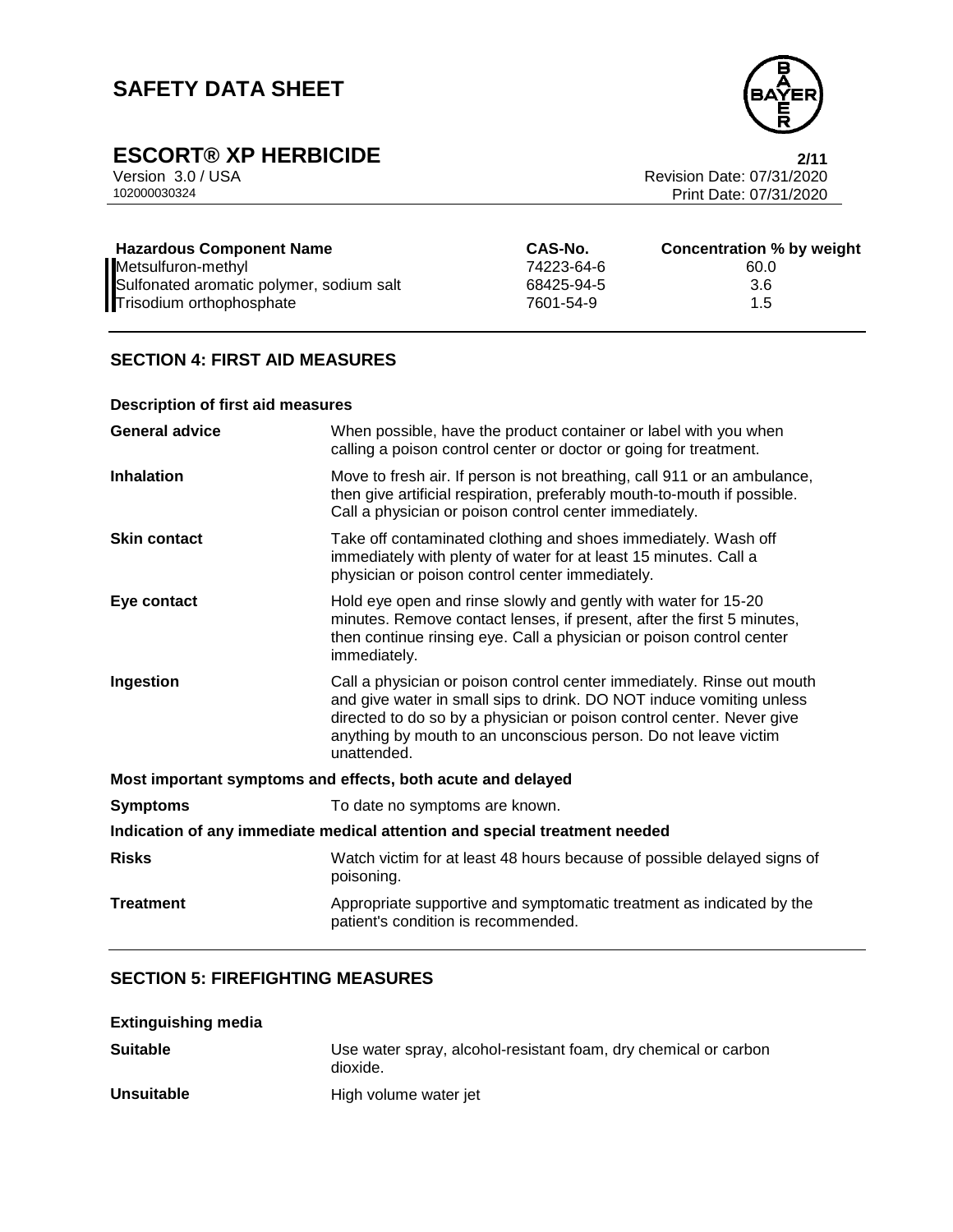

# **ESCORT® XP HERBICIDE**<br>Version 3.0 / USA **111**<br>Revision Date: 07/31/2020

Version 3.0 / USA Revision Date: 07/31/2020<br>102000030324<br>Print Date: 07/31/2020 Print Date: 07/31/2020

| <b>Special hazards arising</b><br>from the substance or<br>mixture | In the event of fire the following may be released:, Carbon monoxide<br>(CO), Carbon dioxide (CO2), Nitrogen oxides (NOx), Sulphur oxides                                                                                                      |
|--------------------------------------------------------------------|------------------------------------------------------------------------------------------------------------------------------------------------------------------------------------------------------------------------------------------------|
| <b>Advice for firefighters</b>                                     |                                                                                                                                                                                                                                                |
| <b>Special protective</b><br>equipment for firefighters            | Firefighters should wear NIOSH approved self-contained breathing<br>apparatus and full protective clothing.                                                                                                                                    |
| <b>Further information</b>                                         | Keep out of smoke. Fight fire from upwind position. Cool closed<br>containers exposed to fire with water spray. Contain the spread of the<br>fire-fighting media. Do not allow run-off from fire fighting to enter drains<br>or water courses. |
| <b>Flash point</b>                                                 | Not applicable                                                                                                                                                                                                                                 |
| <b>Auto-ignition temperature</b>                                   | $>$ 400 °C / $>$ 752 °F                                                                                                                                                                                                                        |
| Lower explosion limit                                              | Not applicable                                                                                                                                                                                                                                 |
| <b>Upper explosion limit</b>                                       | Not applicable                                                                                                                                                                                                                                 |
| <b>Explosivity</b>                                                 | No data available                                                                                                                                                                                                                              |
|                                                                    |                                                                                                                                                                                                                                                |

## **SECTION 6: ACCIDENTAL RELEASE MEASURES**

| Personal precautions, protective equipment and emergency procedures |                                                                                                                                                                                                                                  |  |
|---------------------------------------------------------------------|----------------------------------------------------------------------------------------------------------------------------------------------------------------------------------------------------------------------------------|--|
| <b>Precautions</b>                                                  | Keep unauthorized people away. Isolate hazard area. Avoid contact<br>with spilled product or contaminated surfaces.                                                                                                              |  |
| Methods and materials for containment and cleaning up               |                                                                                                                                                                                                                                  |  |
| Methods for cleaning up                                             | Sweep up or vacuum up spillage and collect in suitable container for<br>disposal. Keep in suitable, closed containers for disposal. Clean<br>contaminated floors and objects thoroughly, observing environmental<br>regulations. |  |
| <b>Additional advice</b>                                            | Use personal protective equipment. If the product is accidentally<br>spilled, do not allow to enter soil, waterways or waste water canal. Do<br>not allow product to contact non-target plants.                                  |  |
| Reference to other sections                                         | Information regarding safe handling, see section 7.<br>Information regarding personal protective equipment, see section 8.<br>Information regarding waste disposal, see section 13.                                              |  |

# **SECTION 7: HANDLING AND STORAGE**

## **Precautions for safe handling**

| Advice on safe handling | Use only in area provided with appropriate exhaust ventilation.                                                                          |
|-------------------------|------------------------------------------------------------------------------------------------------------------------------------------|
| <b>Hygiene measures</b> | Wash hands thoroughly with soap and water after handling and before<br>eating, drinking, chewing gum, using tobacco, using the toilet or |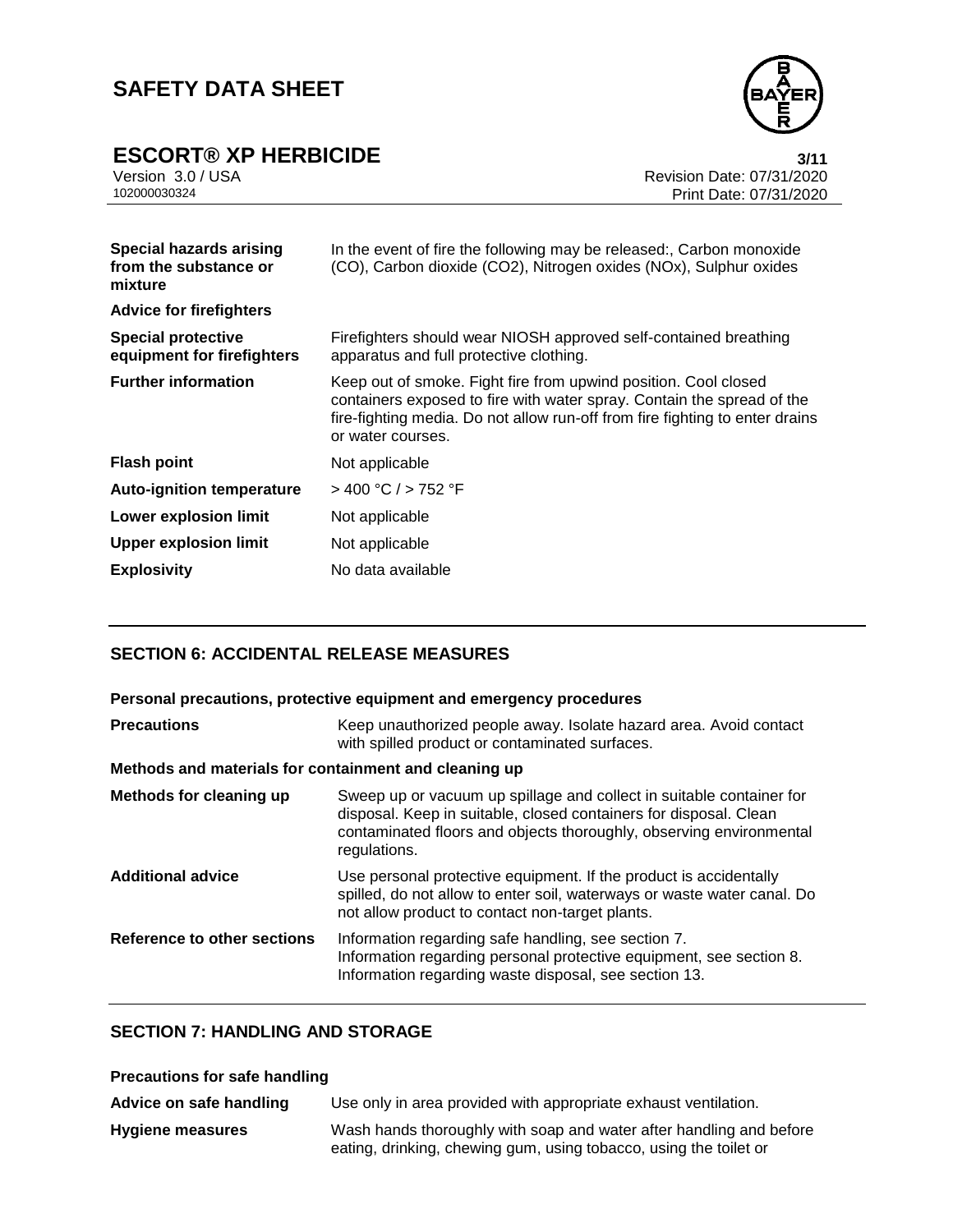

# **ESCORT® XP HERBICIDE 4/11**

Version 3.0 / USA Revision Date: 07/31/2020<br>102000030324<br>Print Date: 07/31/2020 Print Date: 07/31/2020

applying cosmetics.

Remove Personal Protective Equipment (PPE) immediately after handling this product. Remove soiled clothing immediately and clean thoroughly before using again. Wash thoroughly and put on clean clothing.

## **Conditions for safe storage, including any incompatibilities**

**Requirements for storage areas and containers** Store in original container and out of the reach of children, preferably in a locked storage area. Keep containers tightly closed in a dry, cool and well-ventilated place.

## **SECTION 8: EXPOSURE CONTROLS/PERSONAL PROTECTION**

#### **Control parameters**

| <b>Components</b>        | CAS-No.   | <b>Control parameters</b> | <b>Update</b> | <b>Basis</b> |
|--------------------------|-----------|---------------------------|---------------|--------------|
| Trisodium orthophosphate | 7601-54-9 | 5 ma/m3                   | 2012          | WEEL         |
|                          |           | <i>'</i> STEL.            |               |              |

#### **Exposure controls**

#### **Personal protective equipment**

In normal use and handling conditions please refer to the label and/or leaflet. In all other cases the following recommendations would apply.

| <b>Respiratory protection</b>      | When respirators are required, select NIOSH approved equipment<br>based on actual or potential airborne concentrations and in<br>accordance with the appropriate regulatory standards and/or industry<br>recommendations. |
|------------------------------------|---------------------------------------------------------------------------------------------------------------------------------------------------------------------------------------------------------------------------|
| <b>Hand protection</b>             | Chemical resistant nitrile rubber gloves                                                                                                                                                                                  |
| Eye protection                     | Safety glasses with side-shields                                                                                                                                                                                          |
| Skin and body protection           | Wear long-sleeved shirt and long pants and shoes plus socks.                                                                                                                                                              |
| <b>General protective measures</b> | Follow manufacturer's instructions for cleaning/maintaining PPE. If<br>no such instructions for washables, use detergent and warm/tepid<br>water.<br>Keep and wash PPE separately from other laundry.                     |

### **SECTION 9. PHYSICAL AND CHEMICAL PROPERTIES**

## **Information on basic physical and chemical properties**

| Form                   | small rod         |
|------------------------|-------------------|
| Colour                 | light brown       |
| Odour                  | slight            |
| <b>Odour Threshold</b> | No data available |
| рH                     | ca. 5.0 $(1\%$ )  |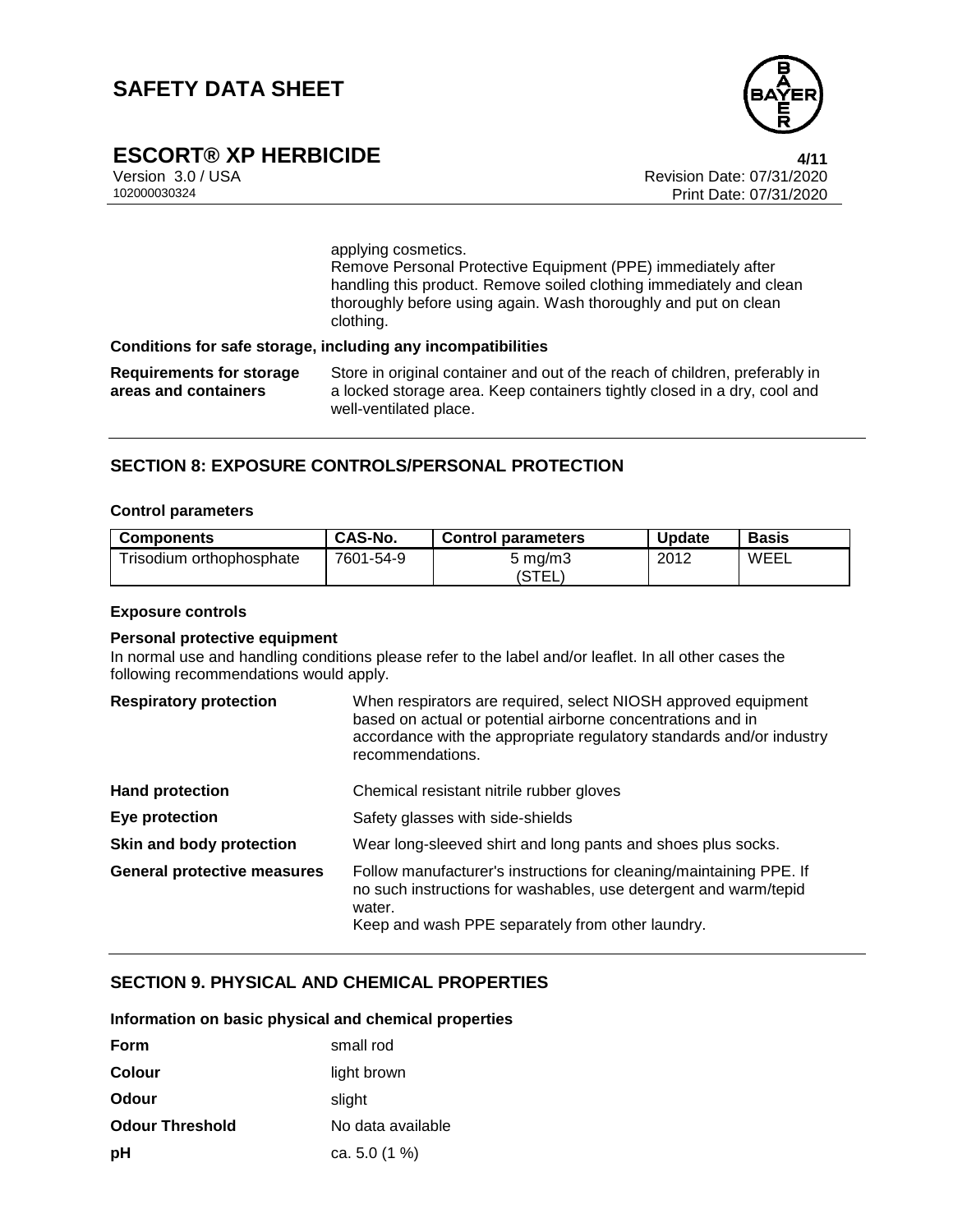# **ESCORT® XP HERBICIDE**<br>Version 3.0 / USA **6/11**<br>Revision Date: 07/31/2020



Version 3.0 / USA Revision Date: 07/31/2020 Print Date: 07/31/2020

|                                                          | (as aqueous solution)                                        |
|----------------------------------------------------------|--------------------------------------------------------------|
| <b>Melting point/range</b>                               | No data available                                            |
| <b>Boiling Point</b>                                     |                                                              |
|                                                          | Not applicable                                               |
| <b>Flash point</b>                                       | Not applicable                                               |
| <b>Flammability</b>                                      | No data available                                            |
| <b>Auto-ignition temperature</b>                         | $>$ 400 °C                                                   |
| <b>Minimum ignition energy</b>                           | No data available                                            |
| Self-accelarating<br>decomposition temperature<br>(SADT) | No data available                                            |
| <b>Upper explosion limit</b>                             | Not applicable                                               |
| <b>Lower explosion limit</b>                             | Not applicable                                               |
| Vapour pressure                                          | No data available                                            |
| <b>Evaporation rate</b>                                  | Not applicable                                               |
| <b>Relative vapour density</b>                           | No data available                                            |
| <b>Relative density</b>                                  | No data available                                            |
| <b>Density</b>                                           | No data available                                            |
| <b>Bulk density</b>                                      | 690 kg/m3 (bulk density tapped)                              |
| <b>Water solubility</b>                                  | dispersible                                                  |
| <b>Partition coefficient: n-</b><br>octanol/water        | Metsulfuron-methyl:<br>No data available                     |
| Viscosity, dynamic                                       | No data available                                            |
| <b>Viscosity, kinematic</b>                              | No data available                                            |
| <b>Oxidizing properties</b>                              | No data available                                            |
| <b>Explosivity</b>                                       | No data available                                            |
| <b>Other information</b>                                 | Further safety related physical-chemical data are not known. |

# **SECTION 10: STABILITY AND REACTIVITY**

| <b>Reactivity</b>            |                                              |
|------------------------------|----------------------------------------------|
| <b>Thermal decomposition</b> | Stable under normal conditions.              |
| <b>Chemical stability</b>    | Stable under recommended storage conditions. |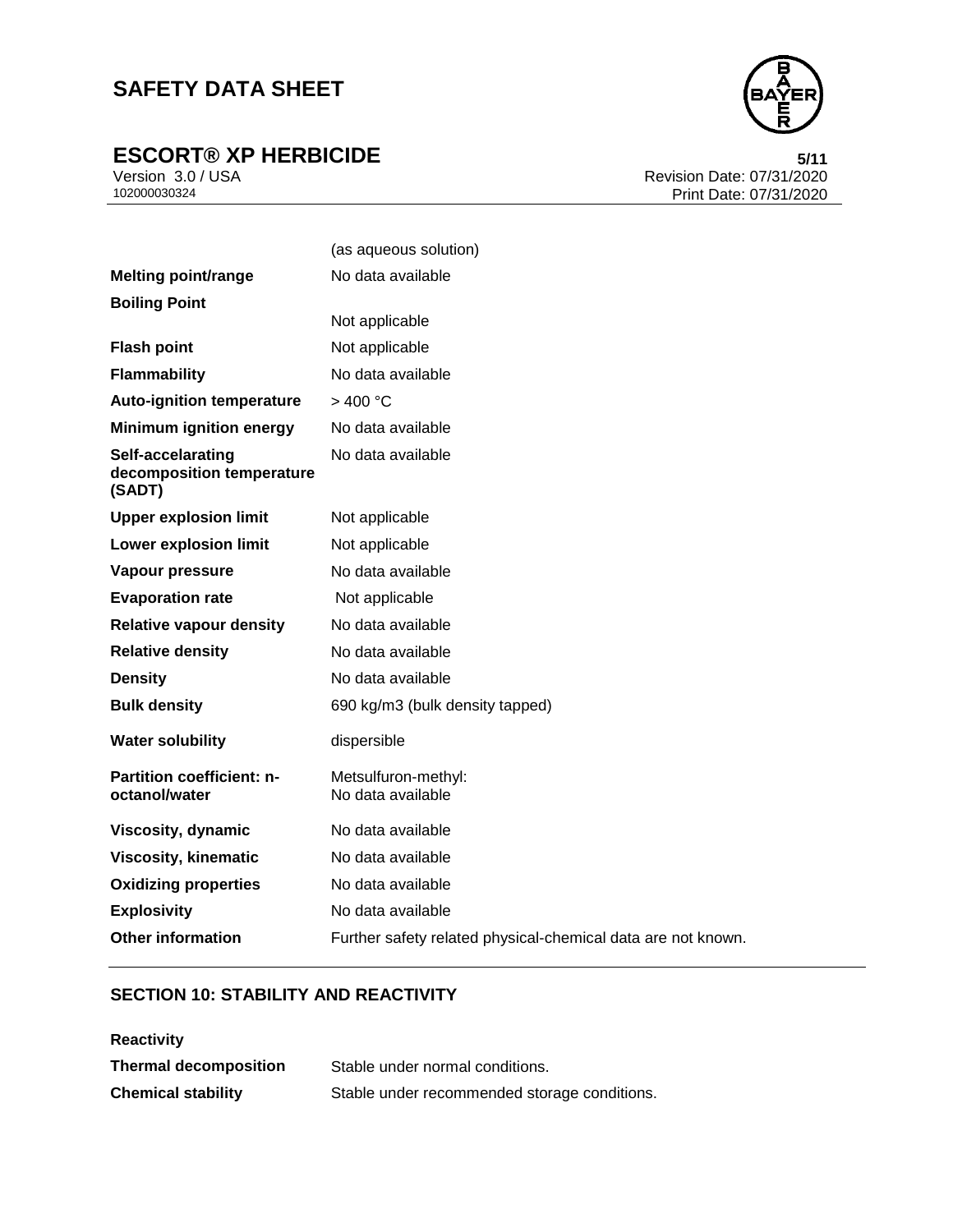

# **ESCORT® XP HERBICIDE 6/11**

| Version 3.0 / USA |  |  |
|-------------------|--|--|
| 102000030324      |  |  |

Revision Date: 07/31/2020 Print Date: 07/31/2020

| <b>Possibility of hazardous</b><br>reactions | No hazardous reactions when stored and handled according to<br>prescribed instructions. |
|----------------------------------------------|-----------------------------------------------------------------------------------------|
| <b>Conditions to avoid</b>                   | Extremes of temperature and direct sunlight.                                            |
| Incompatible materials                       | Strong oxidizing agents, Strong reducing agents                                         |
| <b>Hazardous decomposition</b><br>products   | No decomposition products expected under normal conditions of use.                      |

## **SECTION 11: TOXICOLOGICAL INFORMATION**

| <b>Exposure routes</b>          | Eye contact, Inhalation, Ingestion, Skin contact |
|---------------------------------|--------------------------------------------------|
| <b>Immediate Effects</b><br>Eve | Causes eve irritation.                           |

#### **Information on toxicological effects**

| <b>Acute oral toxicity</b>                  | LD50 (Rat) $> 5,000$ mg/kg                                                                                                  |
|---------------------------------------------|-----------------------------------------------------------------------------------------------------------------------------|
| <b>Acute inhalation toxicity</b>            | $LC50$ (Rat) $> 5.0$ mg/l<br>Exposure time: 4 h<br>The value mentioned relates to the active ingredient metsulfuron methyl. |
| <b>Acute dermal toxicity</b>                | LD50 (Rabbit) $> 5,000$ mg/kg                                                                                               |
| <b>Skin corrosion/irritation</b>            | No skin irritation (Rabbit)                                                                                                 |
| Serious eye damage/eye<br>irritation        | Slight irritant effect - does not require labelling. (Rabbit)                                                               |
| <b>Respiratory or skin</b><br>sensitisation | Skin: Non-sensitizing. (Guinea pig)<br>OECD Test Guideline 406, Buehler test                                                |

### **Assessment STOT Specific target organ toxicity – single exposure**

Metsulfuron-methyl: Based on available data, the classification criteria are not met.

#### **Assessment STOT Specific target organ toxicity – repeated exposure**

Metsulfuron-methyl: Based on available data, the classification criteria are not met.

### **Assessment mutagenicity**

Metsulfuron-methyl: Based on available data, the classification criteria are not met. Not mutagenic in Ames Test.

#### **Assessment carcinogenicity**

Metsulfuron-methyl is not considered carcinogenic.

#### **ACGIH**

None.

**NTP**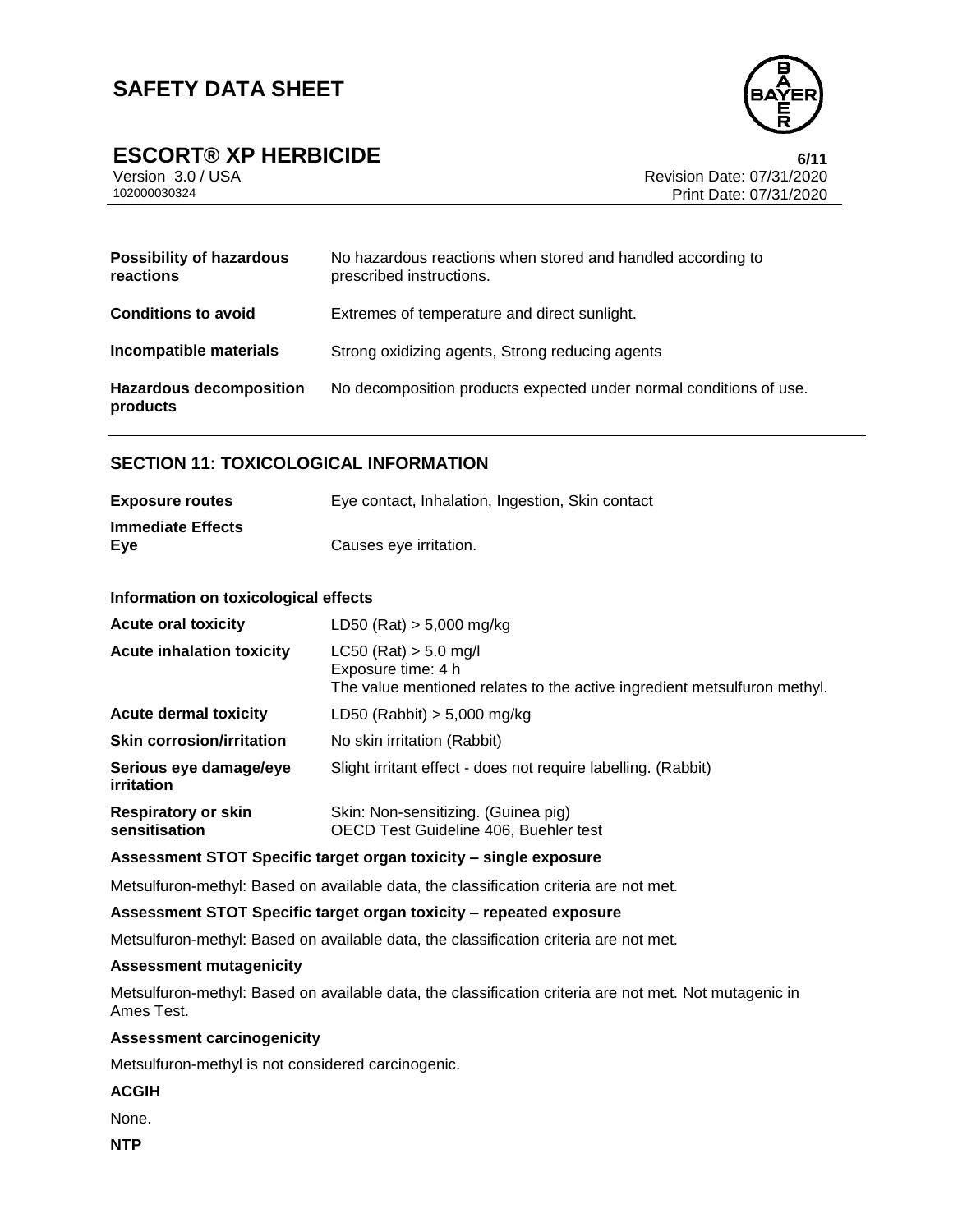

# **ESCORT® XP HERBICIDE 7/11**

Version 3.0 / USA Revision Date: 07/31/2020 Print Date: 07/31/2020

None.

**IARC**

None.

**OSHA**

None.

### **Assessment toxicity to reproduction**

Metsulfuron-methyl did not cause reproductive toxicity in laboratory animals.

### **Assessment developmental toxicity**

Metsulfuron-methyl is not considered a developmental toxicant.

## **Aspiration hazard**

Based on available data, the classification criteria are not met.

#### **Further information**

Only acute toxicity studies have been performed on the formulated product. The non-acute information pertains to the active ingredient(s).

# **SECTION 12: ECOLOGICAL INFORMATION**

| <b>Toxicity to fish</b>                            | LC50 (Oncorhynchus mykiss (rainbow trout)) > 150 mg/l<br>Exposure time: 96 h<br>The value mentioned relates to the active ingredient metsulfuron methyl.    |  |
|----------------------------------------------------|-------------------------------------------------------------------------------------------------------------------------------------------------------------|--|
|                                                    | LC50 (Lepomis macrochirus (Bluegill sunfish)) > 150 mg/l<br>Exposure time: 96 h<br>The value mentioned relates to the active ingredient metsulfuron methyl. |  |
| <b>Toxicity to aquatic</b><br><i>invertebrates</i> | EC50 (Daphnia (water flea)) > 120 mg/l<br>Exposure time: 48 h<br>The value mentioned relates to the active ingredient metsulfuron methyl.                   |  |
| <b>Toxicity to aquatic plants</b>                  | EC50 (Anabaena flos-aquae (cyanobacterium)) 0.066 mg/l<br>Exposure time: 72 h<br>The value mentioned relates to the active ingredient metsulfuron methyl.   |  |
|                                                    | EC50 (Lemna minor (common duckweed)) 0.00036 mg/l<br>Exposure time: 14 d<br>The value mentioned relates to the active ingredient metsulfuron methyl.        |  |
| <b>Biodegradability</b>                            | Metsulfuron-methyl:<br>No data available                                                                                                                    |  |
| Koc                                                | Metsulfuron-methyl: No data available                                                                                                                       |  |
| <b>Bioaccumulation</b>                             | Metsulfuron-methyl:<br>No data available                                                                                                                    |  |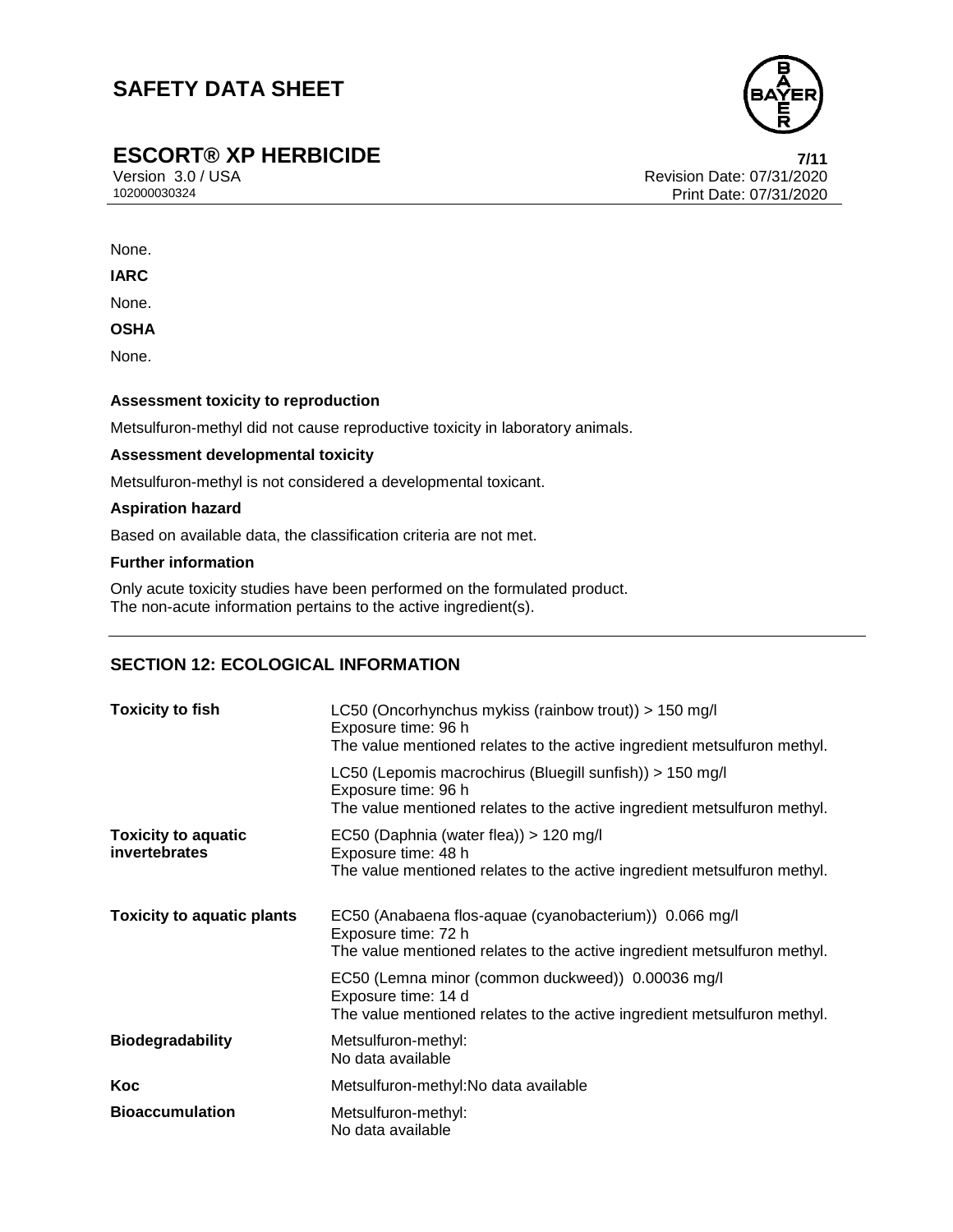

# **ESCORT® XP HERBICIDE**<br>Version 3.0 / USA **8/11**<br>Revision Date: 07/31/2020

Version 3.0 / USA Revision Date: 07/31/2020<br>102000030324<br>Print Date: 07/31/2020 Print Date: 07/31/2020

| <b>Mobility in soil</b><br><b>Results of PBT and vPvB assessment</b> | Metsulfuron-methyl: No data available                                                                                                                                                                                                                                                                                                                                                          |  |  |
|----------------------------------------------------------------------|------------------------------------------------------------------------------------------------------------------------------------------------------------------------------------------------------------------------------------------------------------------------------------------------------------------------------------------------------------------------------------------------|--|--|
| <b>PBT and vPvB assessment</b>                                       | Metsulfuron-methyl: This substance is not considered to be persistent,<br>bioaccumulative and toxic (PBT). This substance is not considered to be<br>very persistent and very bioaccumulative (vPvB).                                                                                                                                                                                          |  |  |
| <b>Additional ecological</b><br>information                          | No further ecological information is available.                                                                                                                                                                                                                                                                                                                                                |  |  |
| <b>Environmental precautions</b>                                     | Do not apply directly to water, to areas where surface water is present<br>or to intertidal areas below the mean high water mark.<br>Do not contaminate surface or ground water by cleaning equipment or<br>disposal of wastes, including equipment wash water.<br>Drift or runoff from treated areas may adversely affect non-target plants.<br>Apply this product as specified on the label. |  |  |

## **SECTION 13: DISPOSAL CONSIDERATIONS**

| <b>Product</b>                | Dispose in accordance with all local, state/provincial and federal<br>regulations.                                                                                                                            |
|-------------------------------|---------------------------------------------------------------------------------------------------------------------------------------------------------------------------------------------------------------|
| <b>Contaminated packaging</b> | Consult state and local regulations regarding the proper disposal of<br>container.<br>Follow advice on product label and/or leaflet.                                                                          |
| <b>RCRA</b> Information       | Characterization and proper disposal of this material as a special or<br>hazardous waste is dependent upon Federal, State and local laws and<br>are the user's responsibility. RCRA classification may apply. |

## **SECTION 14: TRANSPORT INFORMATION**

| 49CFR                    | Not dangerous goods / not hazardous material |  |
|--------------------------|----------------------------------------------|--|
| <b>IMDG</b>              |                                              |  |
| UN number                | 3077                                         |  |
| Class                    | 9                                            |  |
| Packaging group          | Ш                                            |  |
| Marine pollutant         | <b>YES</b>                                   |  |
| Proper shipping name     | ENVIRONMENTALLY HAZARDOUS SUBSTANCE, SOLID,  |  |
|                          | N.O.S.                                       |  |
|                          | (METSULFURON-METHYL MIXTURE)                 |  |
| <b>IATA</b>              |                                              |  |
| UN number                | 3077                                         |  |
| Class                    | 9                                            |  |
| Packaging group          | Ш                                            |  |
| Environm. Hazardous Mark | YES                                          |  |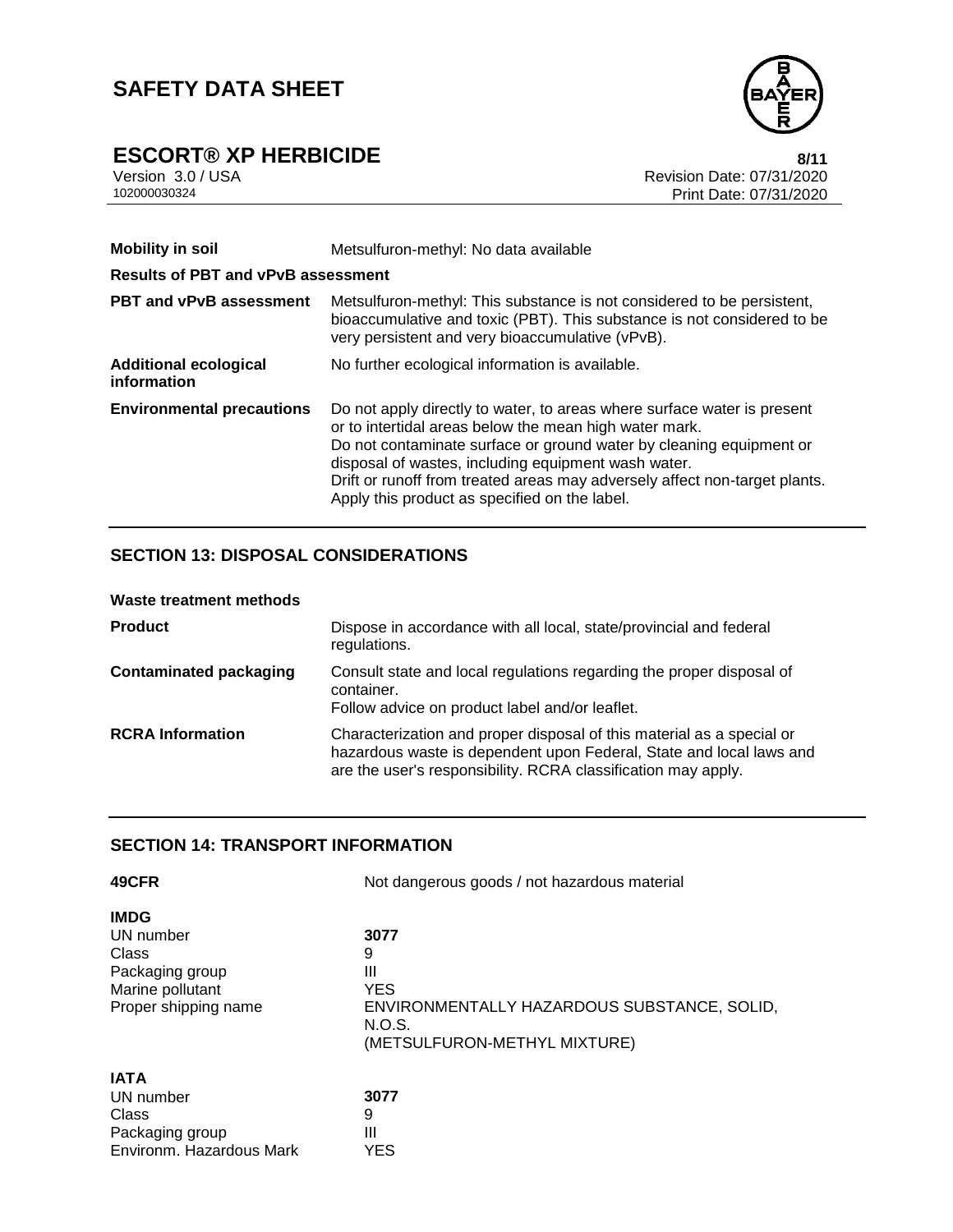

# **ESCORT® XP HERBICIDE**<br>
Version 3.0 / USA **Property Secure 2011** Revision Date: 07/31/2020

Version 3.0 / USA Revision Date: 07/31/2020 Print Date: 07/31/2020

Proper shipping name **ENVIRONMENTALLY HAZARDOUS SUBSTANCE, SOLID,** N.O.S. (METSULFURON-METHYL MIXTURE )

This transportation information is not intended to convey all specific regulatory information relating to this product. It does not address regulatory variations due to package size or special transportation requirements.

Freight Classification: COMPOUNDS, TREE OR WEED KILLING, N.O.I. other than poison, HAVING A DENSITY OF 20 LBS OR GREATER PER CUBIC FOOT

## **SECTION 15: REGULATORY INFORMATION**

**EPA Registration No.** 432-1549 **US Federal Regulations TSCA list** Sulfonated aromatic polymer, sodium salt 68425-94-5 Sucrose 57-50-1 Trisodium orthophosphate 7601-54-9 **US. Toxic Substances Control Act (TSCA) Section 12(b) Export Notification (40 CFR 707, Subpt D)** No export notification needs to be made. **SARA Title III - Section 302 - Notification and Information** Not applicable. **SARA Title III - Section 313 - Toxic Chemical Release Reporting** None. **US States Regulatory Reporting CA Prop65** This product does not contain any substances known to the State of California to cause cancer. This product does not contain any substances known to the State of California to cause reproductive harm. **US State Right-To-Know Ingredients** Sucrose 57-50-1 MN, RI Trisodium orthophosphate 7601-54-9 CA, CT, IL, MN, NJ **Environmental CERCLA** Yes Trisodium orthophosphate 7601-54-9 Listed **Clean Water Section 307(a)(1)** None. **Safe Drinking Water Act Maximum Contaminant Levels** None.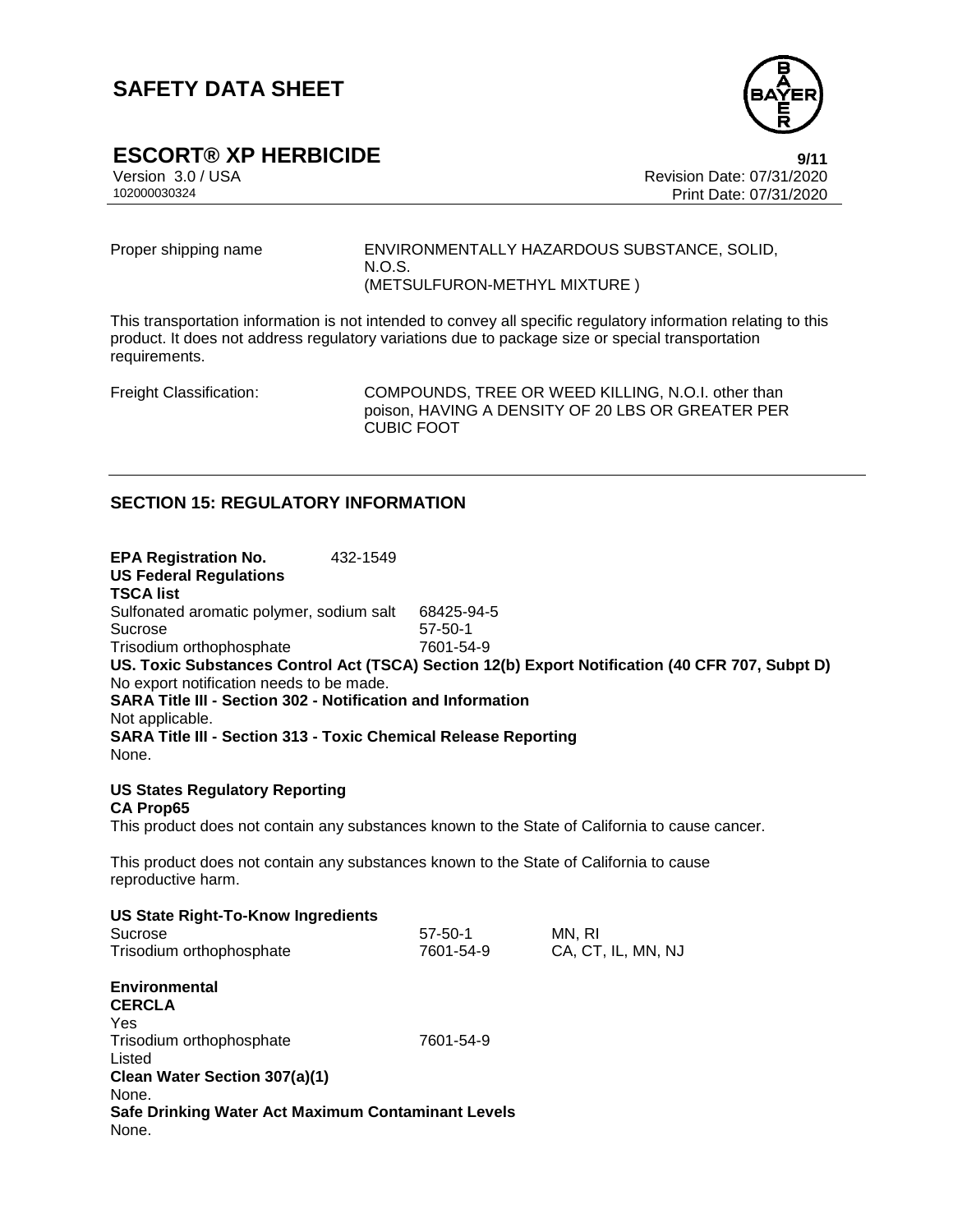

# **ESCORT® XP HERBICIDE 10/11**

Version 3.0 / USA Revision Date: 07/31/2020<br>102000030324<br>Print Date: 07/31/2020 Print Date: 07/31/2020

#### **EPA/FIFRA Information:**

This chemical is a pesticide product registered by the Environmental Protection Agency and is subject to certain labeling requirements under federal pesticide law. These requirements differ from the classification criteria and hazard information required for safety data sheets, and for workplace labels of non-pesticide chemicals. Following is the hazard information required on the pesticide label:

**Signal word:** Caution!

**Hazard statements:** Causes moderate eye irritation.

# **SECTION 16: OTHER INFORMATION**

#### **Abbreviations and acronyms**

| 49CFR                                                   | Code of Federal Regulations, Title 49                                 |                     |                                                                                                     |
|---------------------------------------------------------|-----------------------------------------------------------------------|---------------------|-----------------------------------------------------------------------------------------------------|
| <b>ACGIH</b>                                            | US. ACGIH Threshold Limit Values                                      |                     |                                                                                                     |
| <b>ATE</b>                                              | Acute toxicity estimate                                               |                     |                                                                                                     |
| CAS-Nr.                                                 | <b>Chemical Abstracts Service number</b>                              |                     |                                                                                                     |
| <b>CERCLA</b>                                           | Comprehensive Environmental Response, Compensation, and Liability Act |                     |                                                                                                     |
| <b>EINECS</b>                                           | European inventory of existing commercial substances                  |                     |                                                                                                     |
| <b>ELINCS</b>                                           | European list of notified chemical substances                         |                     |                                                                                                     |
| <b>IARC</b>                                             | International Agency for Research on Cancer                           |                     |                                                                                                     |
| <b>IATA</b>                                             | <b>International Air Transport Association</b>                        |                     |                                                                                                     |
| <b>IMDG</b>                                             | <b>International Maritime Dangerous Goods</b>                         |                     |                                                                                                     |
| N.O.S.                                                  | Not otherwise specified                                               |                     |                                                                                                     |
| NTP.                                                    | US. National Toxicology Program (NTP) Report on Carcinogens           |                     |                                                                                                     |
| <b>OECD</b>                                             | Organization for Economic Co-operation and Development                |                     |                                                                                                     |
| <b>TDG</b>                                              | <b>Transportation of Dangerous Goods</b>                              |                     |                                                                                                     |
| <b>TWA</b>                                              | Time weighted average                                                 |                     |                                                                                                     |
| UN.                                                     | <b>United Nations</b>                                                 |                     |                                                                                                     |
| <b>WHO</b>                                              | World health organisation                                             |                     |                                                                                                     |
| <b>NFPA 704 (National Fire Protection Association):</b> |                                                                       |                     |                                                                                                     |
| Health - 1                                              | Flammability - 1                                                      | Instability - 0     | Others - none                                                                                       |
| Health - 1                                              | Flammability - 1                                                      | Physical Hazard - 0 | HMIS (Hazardous Materials Identification System, based on the Third Edition Ratings Guide)<br>PPE - |

 $0 =$  minimal hazard,  $1 =$  slight hazard,  $2 =$  moderate hazard,  $3 =$  severe hazard,  $4 =$  extreme hazard

**Reason for Revision:** The following sections have been revised: Section 3: Composition / Information on Ingredients. Section 8: Exposure Controls / Personal Protection. Section 15: Regulatory information. Reviewed and updated for general editorial purposes.

#### **Revision Date:** 07/31/2020

This information is provided in good faith but without express or implied warranty. The customer assumes all responsibility for safety and use not in accordance with label instructions. The product names are